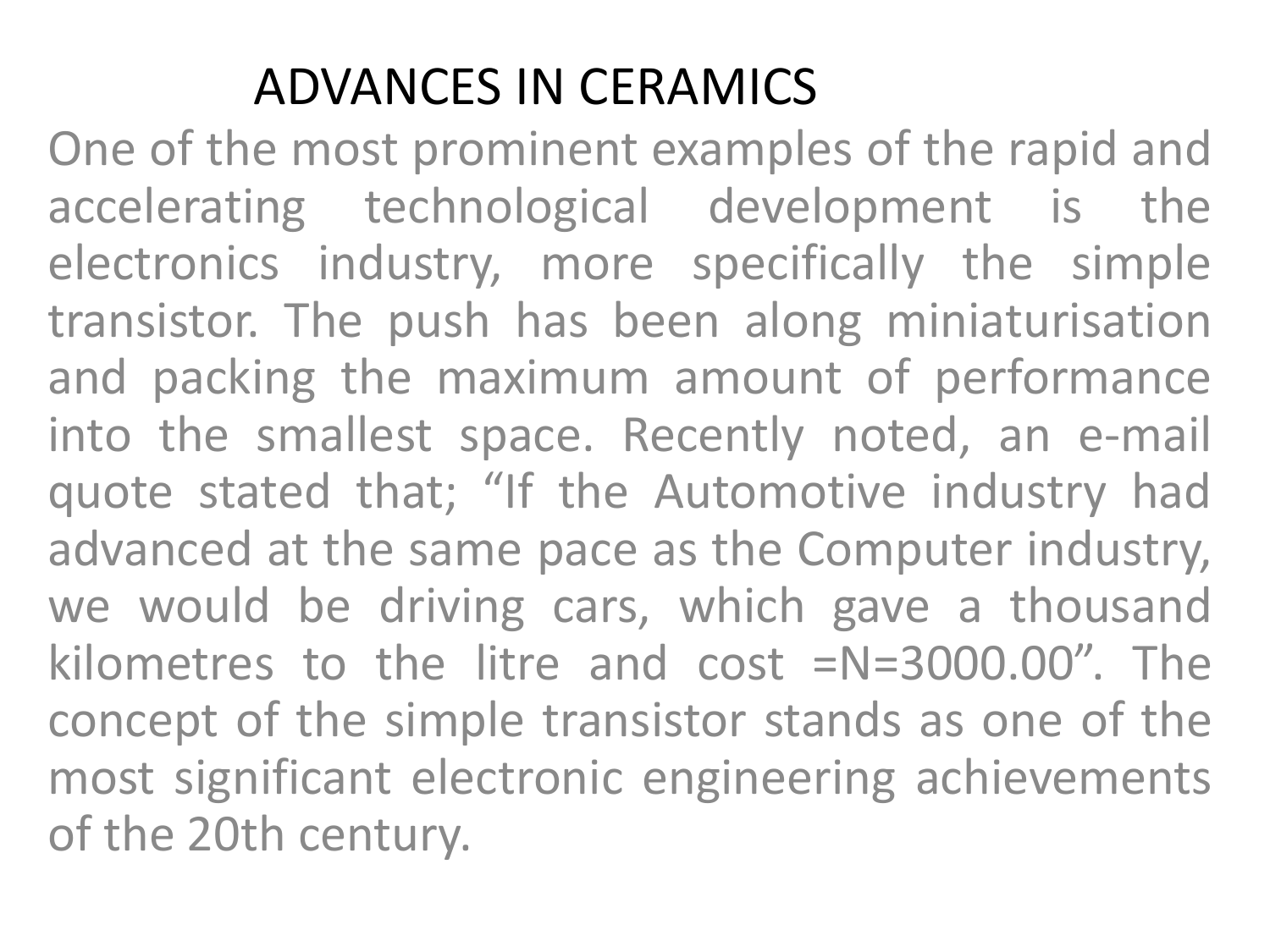Ceramics, brittle by nature, having a more complex chemistry and requiring advanced processing technology and equipment to produce, perform best when combined with other materials, such as metals and polymers which can be used as support structures. This combination enables large shapes to be made, the Space Shuttle is a typical example of the application of advanced materials and an excellent example of the capability of advanced materials. With the development of phase transformation toughening of PSZ (partially stabilised zirconia) ceramic, the way ceramic systems were viewed changed. Therefore, the techniques of Phase transformations, alloying, quenching and tempering, were applied to a range of ceramic systems. Significant improvements to the fracture toughness, ductility and impact resistance of ceramics were realised and thus the gap in physical properties between ceramics and metals began to close.

.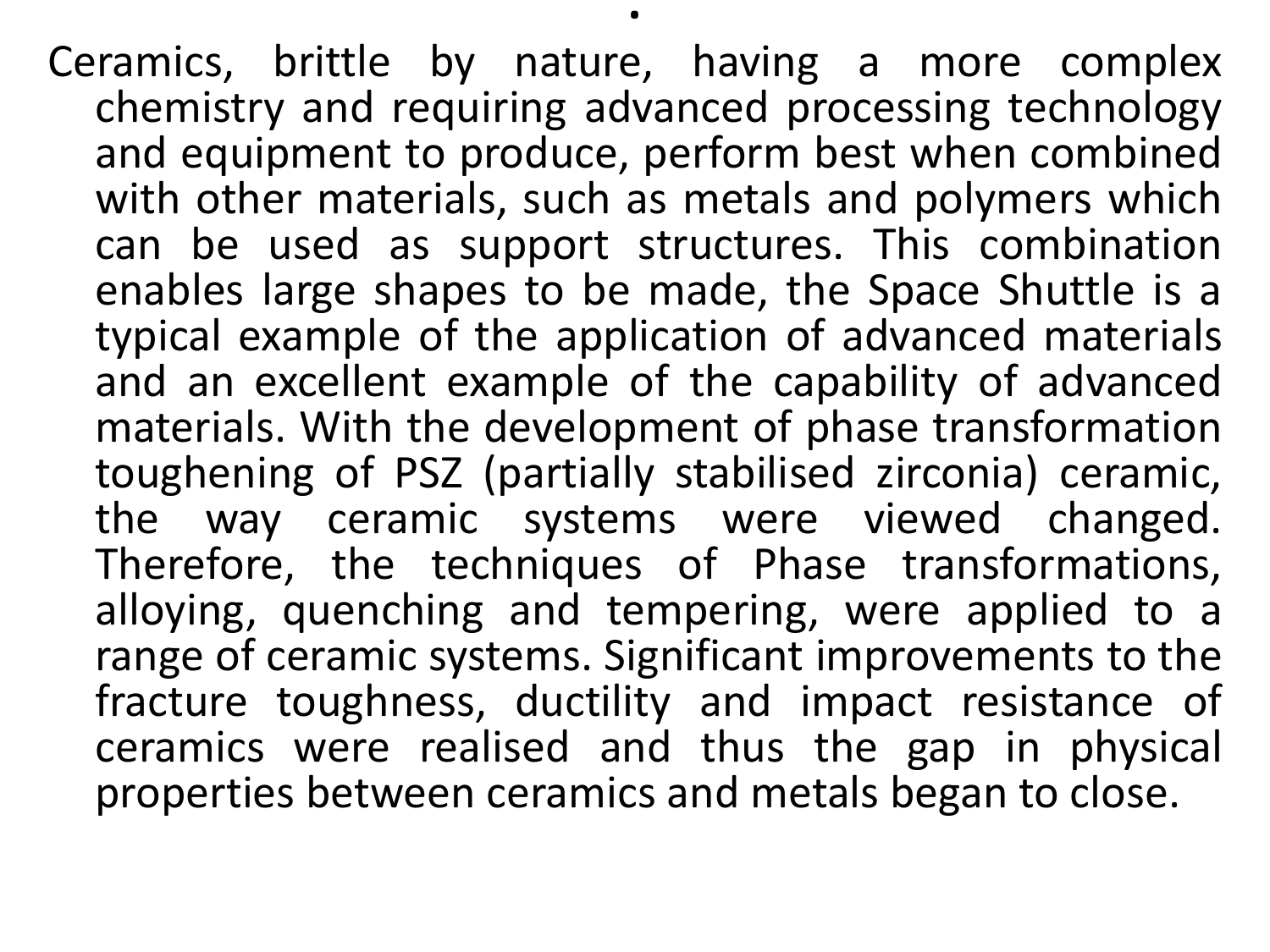The new and emerging family of ceramics are referred to as advanced, new or fine, and utilise highly refined materials and new forming techniques. These ceramics, when used as an engineering material, posses several properties which can be viewed as superior to metal-based systems. Their properties, which include high resistance to abrasion, excellent hot strength, chemical inertness, high machining speeds (as tools) and dimensional stability, place this new group of ceramics in a most attractive position, not only in the area of performance but also cost effectiveness. They are classified as earlier discussed but a new sub-group, Composites can be added. They include Particulate reinforced, combinations of oxides and non-oxides.

.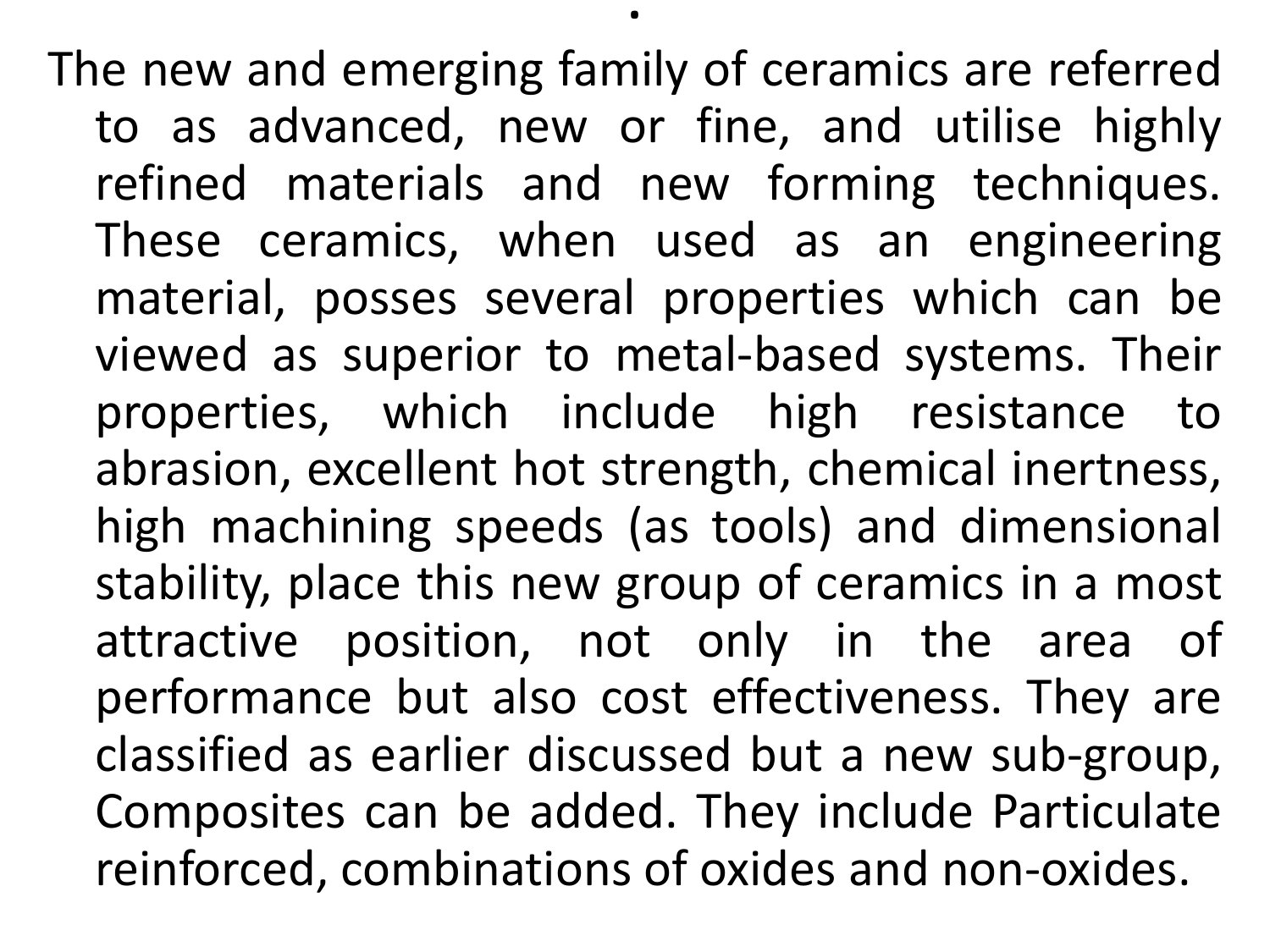Ceramic based composites can be composed of a combination of: oxide ceramics – non-oxide ceramics (granular, platy, whiskers, etc.), oxide oxide ceramics, non-oxide – non-oxide ceramics, ceramics - polymers, etc. an almost infinite number of combinations are possible. The objective here, is to improve either the toughness or hardness in order for the material to be more suited to a particular application. Compositions can also include metals in particulate or matrix form. Each ceramic type has its own special requirement in regard to firing rate, environmental condition and temperature. If these conditions are not met then the quality of the final product and even the formation of the final compounds and densities will not be achieved.

.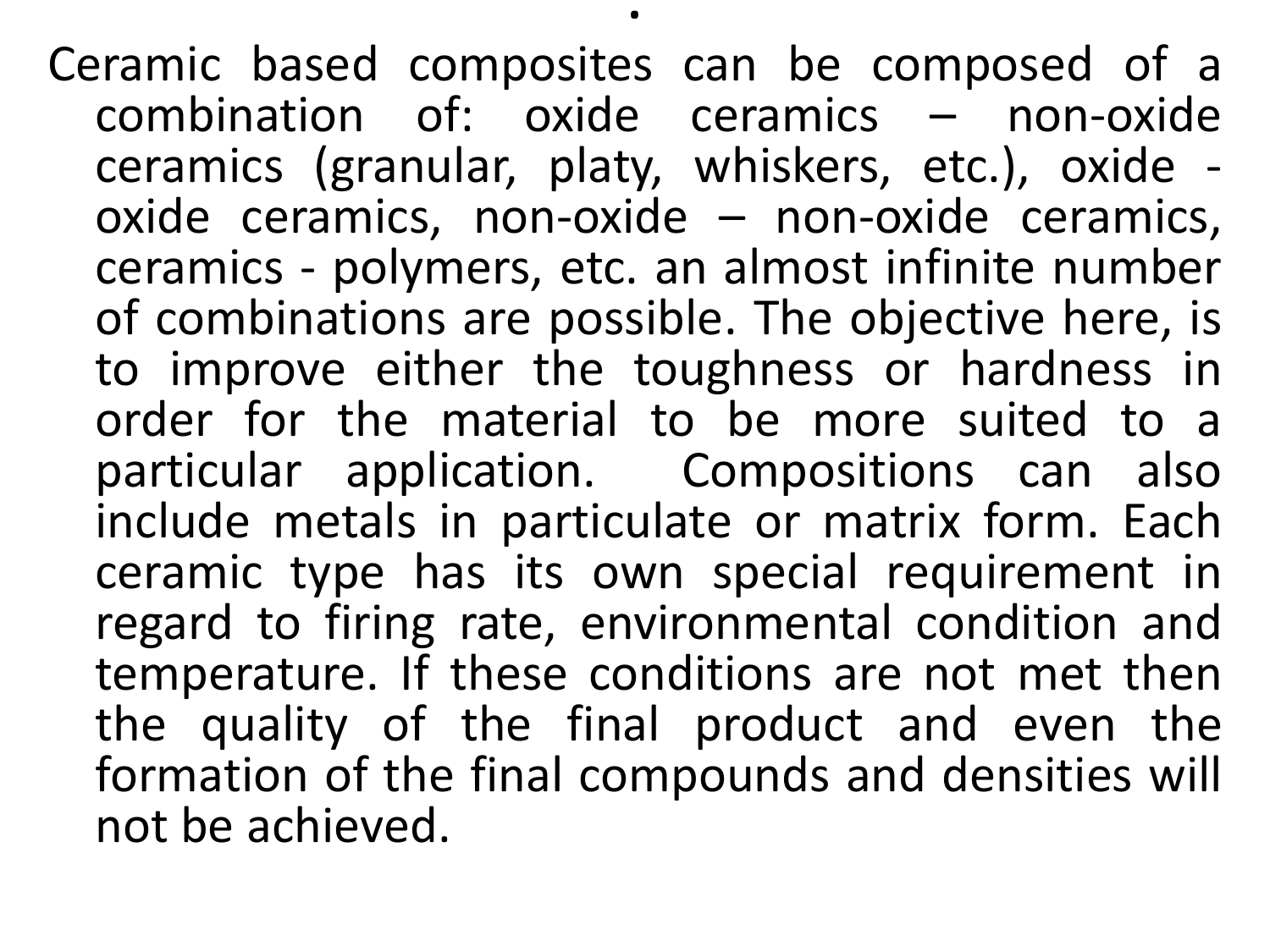## RECYCLING CERAMICS

Ceramics can be crushed and recycled into a range of useful products, diverting waste from landfill and decreasing emissions and toxic outputs used in the production process. Redirecting this waste can also help avoid costly landfill charges. By recycling or reusing these ceramics, large amounts of waste is diverted from landfill as well as helping reduce the demand for natural resource. Ceramics is emissions intensive and involves a number of toxic substances used as glazes, but recycling or reusing ceramic products can decrease these outputs. Redirecting waste also helps avoid increasingly costly landfill charges.